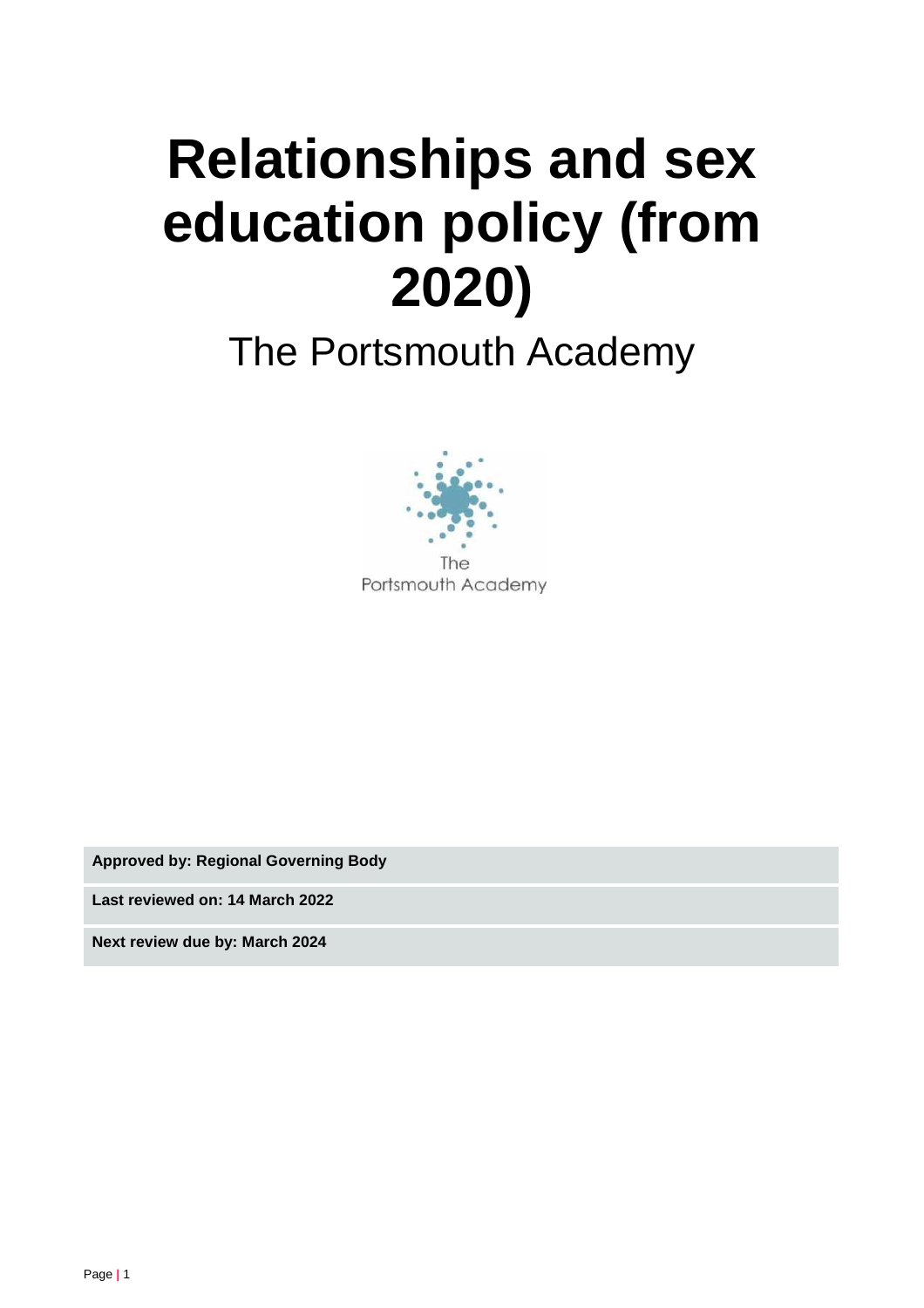# **Contents**

| Appendix 2: By the end of primary school pupils should know  Error! Bookmark not defined. |  |
|-------------------------------------------------------------------------------------------|--|
|                                                                                           |  |
|                                                                                           |  |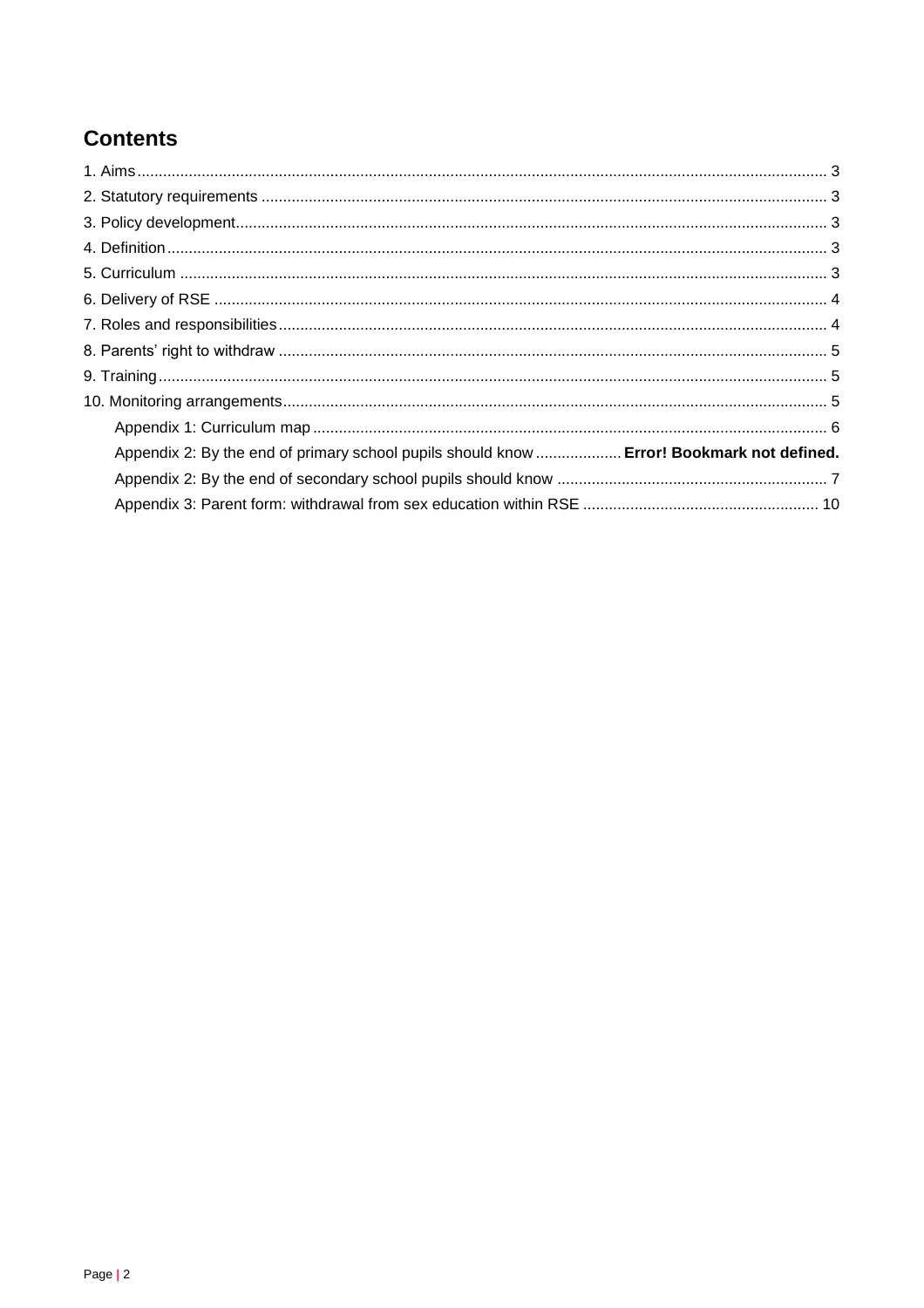# <span id="page-2-0"></span>**1. Aims**

The aims of relationships and sex education (RSE) at our school are to:

- Provide a framework in which sensitive discussions can take place
- Prepare pupils for puberty, and give them an understanding of sexual development and the importance of health and hygiene
- Help pupils develop feelings of self-respect, confidence and empathy
- Create a positive culture around issues of sexuality and relationships
- Teach pupils the correct vocabulary to describe themselves and their bodies

# <span id="page-2-1"></span>**2. Statutory requirements**

As a secondary school, we must provide RSE to all pupils as per section 34 of the [Children and Social work](http://www.legislation.gov.uk/ukpga/2017/16/section/34/enacted)  [act 2017.](http://www.legislation.gov.uk/ukpga/2017/16/section/34/enacted)

In teaching RSE, we are required by our funding agreements to have regard to [guidance](https://www.gov.uk/government/consultations/relationships-and-sex-education-and-health-education) issued by the secretary of state as outlined in section 403 of the [Education Act 1996.](http://www.legislation.gov.uk/ukpga/1996/56/contents)

At The Portsmouth Academy we teach RSE as set out in this policy.

# <span id="page-2-2"></span>**3. Policy development**

This policy has been developed in consultation with staff, pupils and parents. The consultation and policy development process involved the following steps:

- 1. Review a member of staff or working group pulled together all relevant information including relevant national and local guidance
- 2. Staff consultation all school staff were given the opportunity to look at the policy and make recommendations
- 3. Parent/stakeholder consultation parents and any interested parties were invited to attend a meeting about the policy (Allowed to opted out on religious grounds)
- 4. Pupil consultation we investigated what exactly pupils want from their RSE
- 5. Ratification once amendments were made, the policy was shared with governors and ratified

# <span id="page-2-3"></span>**4. Definition**

RSE is about the emotional, social and cultural development of pupils, and involves learning about relationships, sexual health, sexuality, healthy lifestyles, diversity and personal identity.

# <span id="page-2-4"></span>**5. Curriculum**

Our curriculum is set out as per Appendix 1 but we may need to adapt it as and when necessary.

We have developed the curriculum in consultation with parents, pupils and staff, taking into account the age, needs and feelings of pupils. If pupils ask questions outside the scope of this policy, teachers will respond in an appropriate manner so they are fully informed and don't seek answers online.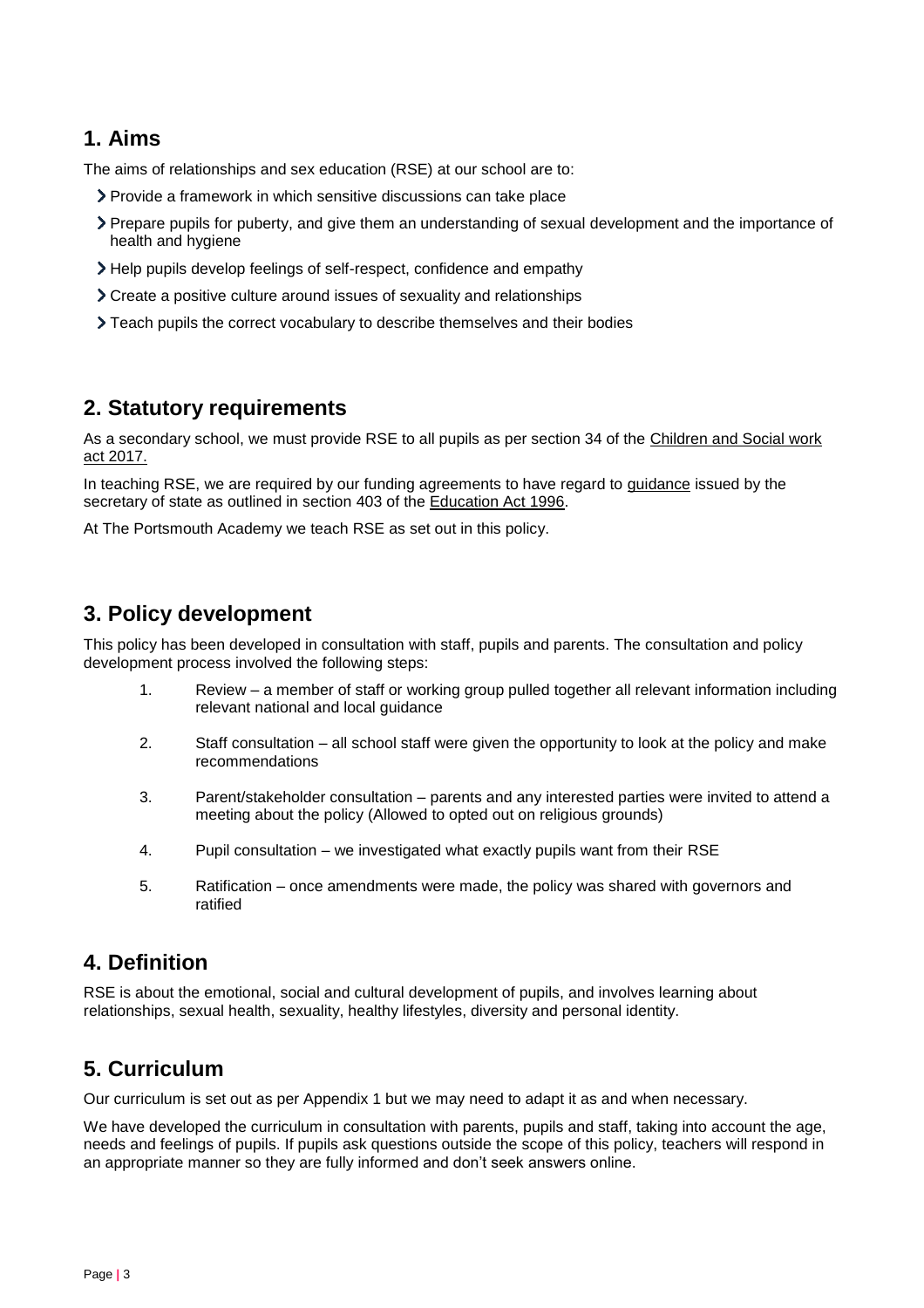# <span id="page-3-0"></span>**6. Delivery of RSE**

RSE is taught within the personal, social, health and economic (PSHE) education curriculum. Biological aspects of RSE are taught within the science curriculum, and other aspects are included in religious education (RE).

Pupils also receive stand-alone sex education sessions delivered by a trained health professional or Prepared by the Heads of Year.

Additional sex education is covered in science, as outlined below:

- $\triangleright$  Male and female anatomy
- $\triangleright$  Fertilisation (limited to sperm and egg)
- ➢ Pregnancy
- ➢ Puberty hormones and effects
- ➢ Menstrual cycle
- ➢ Hormones fertility
- ➢ Preventing pregnancy

RSE focuses on giving young people the information they need to help them develop healthy, nurturing relationships of all kinds including:

Families

- Respectful relationships, including friendships
- > Online and media
- > Being safe
- Intimate and sexual relationships, including sexual health

For more information about our RSE curriculum, see Appendices 1 and 2.

These areas of learning are taught within the context of family life taking care to ensure that there is no stigmatisation of children based on their home circumstances (families can include single parent families, LGBT parents, families headed by grandparents, adoptive parents, foster parents/carers amongst other structures) along with reflecting sensitively that some children may have a different structure of support around them (for example: looked after children or young carers).

# <span id="page-3-1"></span>**7. Roles and responsibilities**

#### **7.1 The governing board**

The governing board will approve the RSE policy, and hold the headteacher to account for its implementation.

The governing board will hold the headteacher to account for the implementation of this policy.

#### **7.2 The headteacher**

The headteacher is responsible for ensuring that RSE is taught consistently across the school, and for managing requests to withdraw pupils from non-statutory/non-science components of RSE (see section 8).

#### **7.3 Staff**

Staff are responsible for:

- Delivering RSE in a sensitive way
- Modelling positive attitudes to RSE
- Monitoring progress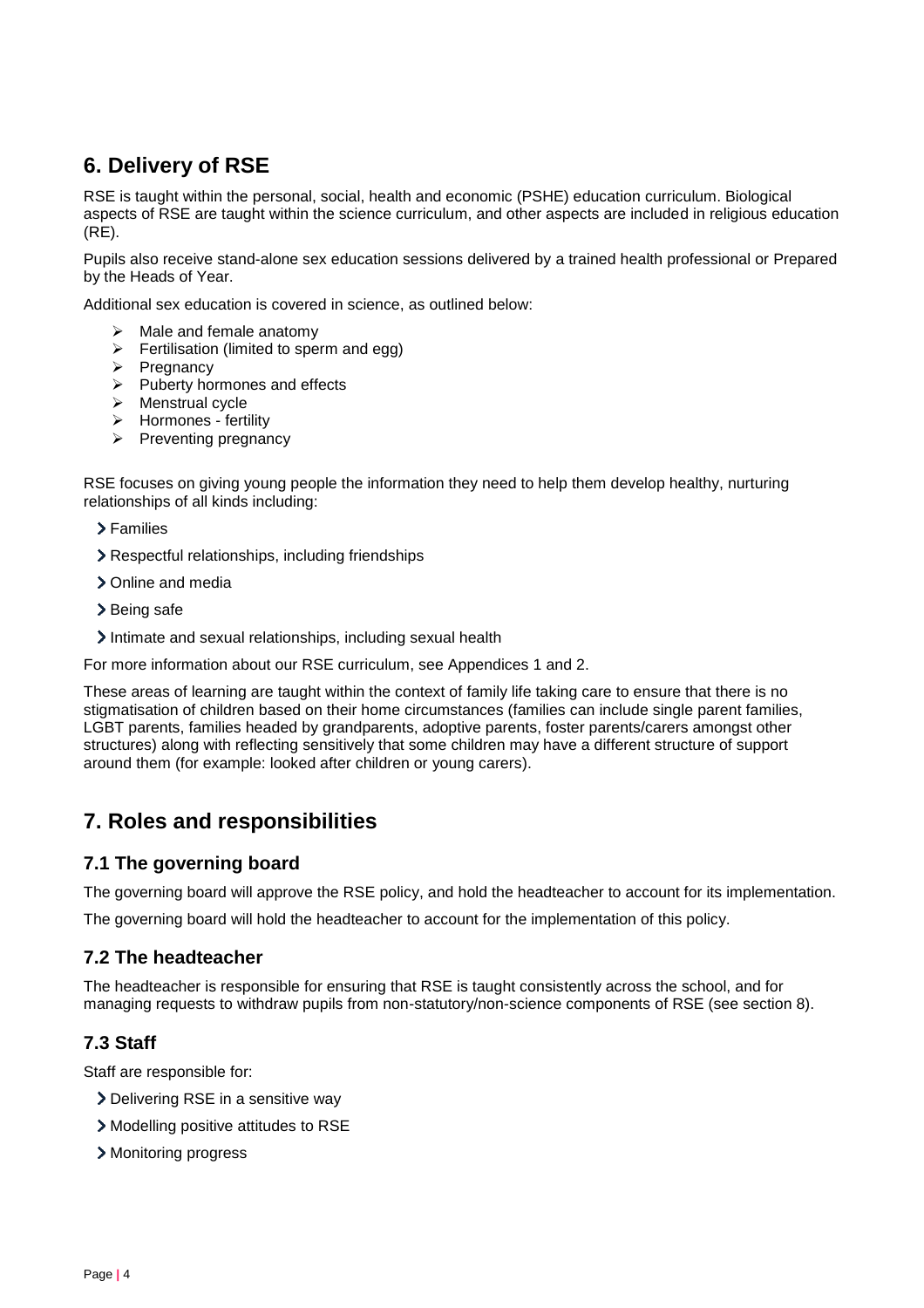- Responding to the needs of individual pupils
- Responding appropriately to pupils whose parents wish them to be withdrawn from the [non-statutory/nonscience] components of RSE

Staff do not have the right to opt out of teaching RSE. Staff who have concerns about teaching RSE are encouraged to discuss this with the headteacher.

The tutors will be delivering the RSE lessons to their tutor groups designed by the Head of Year and professionals.

The Vice Principal will over see the curriculum and monitoring of the RSE curriculum.

#### **7.4 Pupils**

Pupils are expected to engage fully in RSE and, when discussing issues related to RSE, treat others with respect and sensitivity.

# <span id="page-4-0"></span>**8. Parents' right to withdraw**

Parents have the right to withdraw their children from the [non-statutory/non-science] components of sex education within RSE up to and until 3 terms before the child turns 16. After this point, if the child wishes to receive sex education rather than being withdrawn, the school will arrange this.

Requests for withdrawal should be put in writing using the form found in Appendix 3 of this policy and addressed to the headteacher.

A copy of withdrawal requests will be placed in the pupil's educational record. The headteacher will discuss the request with parents and take appropriate action.

Alternative work will be given to pupils who are withdrawn from sex education.

# <span id="page-4-1"></span>**9. Training**

Staff are trained on the delivery of RSE as part of their induction and it is included in our continuing professional development calendar.

The headteacher will also invite visitors from outside the school, such as school nurses or sexual health professionals, to provide support and training to staff teaching RSE.

#### <span id="page-4-2"></span>**10. Monitoring arrangements**

The delivery of RSE is monitored by Andrew Hatherley Vice Principal through:

monitoring arrangements, such as planning scrutinies, learning walks and book looks.

Pupils' development in RSE is monitored by class teachers as part of our internal assessment systems.

This policy will be reviewed by the Vice Principal every two years. At every review, the policy will be approved by the Regional Governing Board.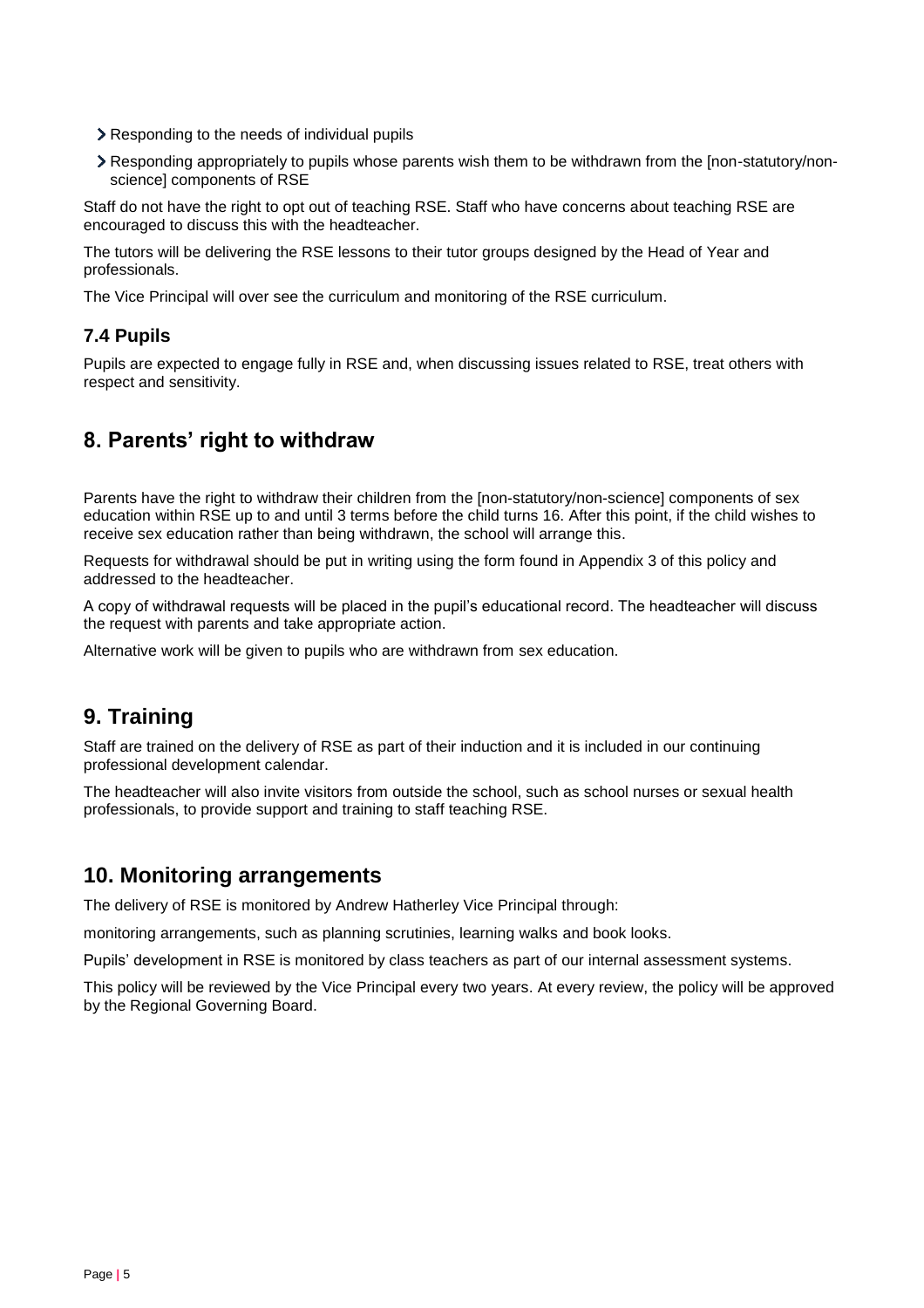#### **Appendix 1: Curriculum map**

#### **Relationships and sex education curriculum map**

Include as much detail as you can, including links to resources you'll use or sharing examples. Being transparent with parents/carers early on will make it easier for you to handle questions, concerns, or objections.

<span id="page-5-0"></span>

| <b>YEAR GROUP</b> | <b>TERM</b>    | <b>TOPIC/THEME DETAILS</b>                                                                                                                                       | <b>RESOURCES</b> |
|-------------------|----------------|------------------------------------------------------------------------------------------------------------------------------------------------------------------|------------------|
| Year 7            | Spring 1       | Relationships and Self identity lintroduction to contraception Introduction to<br><b>STIs</b>                                                                    |                  |
| Year 8            | Autumn 1 and 2 | Relationships<br>Communication and teamwork, Family relationships, Friendship,<br>Conflict management, Prejudice and diversity, Creating cohesive<br>communities |                  |
| Year 9            | Spring 1       | Intimate Relationships- Consent and the law                                                                                                                      |                  |
| Year 9            | Spring 2       | Respectful Relationship- Sexting and Individual responsibility                                                                                                   |                  |
| Year 10           | Autumn 1       | Personal Identity- Gender in the modern society                                                                                                                  |                  |
| Year 10           | Autumn 2       | Healthy Relationships- Unhealthy relationships (domestic abuse)                                                                                                  |                  |
| Year 10           | Spring 1       | Intimate Relationships- Safety                                                                                                                                   |                  |
| Year 11           | Spring 1       | Communication in relationship                                                                                                                                    |                  |
| Year 11           | Spring 2       | Safe and Healthy Relationships- Distorted views in the media of sex<br>and relationships                                                                         |                  |
|                   |                |                                                                                                                                                                  |                  |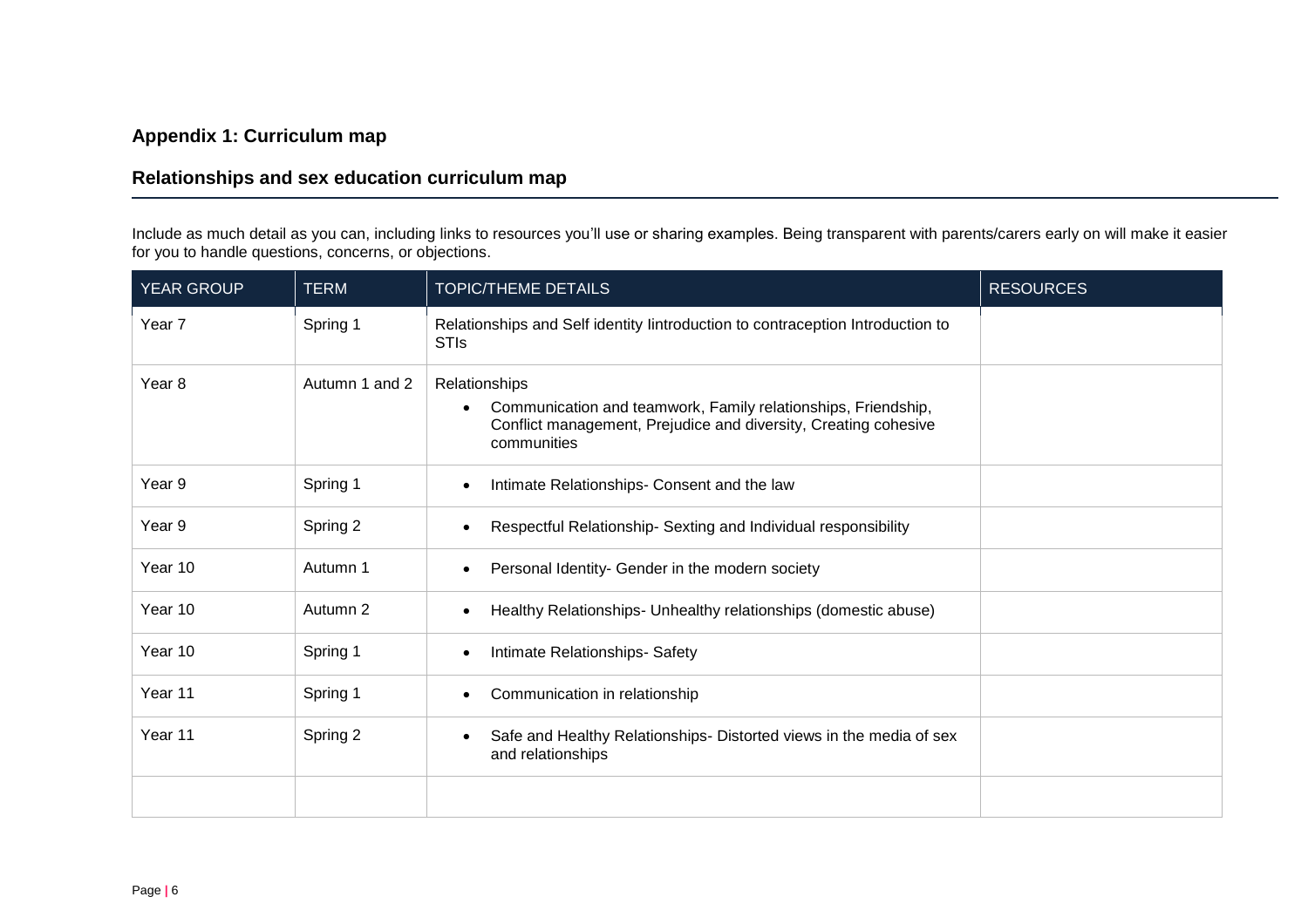**Appendix 2: By the end of secondary school pupils should know**

<span id="page-6-0"></span>

| <b>TOPIC</b>                              | PUPILS SHOULD KNOW                                                                                                                                                                                                                                                                                                                        |
|-------------------------------------------|-------------------------------------------------------------------------------------------------------------------------------------------------------------------------------------------------------------------------------------------------------------------------------------------------------------------------------------------|
| Families                                  | That there are different types of committed, stable relationships<br>$\bullet$                                                                                                                                                                                                                                                            |
|                                           | How these relationships might contribute to human happiness and their importance for bringing up children<br>$\bullet$                                                                                                                                                                                                                    |
|                                           | What marriage is, including their legal status e.g. that marriage carries legal rights and protections not available to couples who are<br>$\bullet$<br>cohabiting or who have married, for example, in an unregistered religious ceremony                                                                                                |
|                                           | Why marriage is an important relationship choice for many couples and why it must be freely entered into<br>$\bullet$                                                                                                                                                                                                                     |
|                                           | The characteristics and legal status of other types of long-term relationships<br>$\bullet$                                                                                                                                                                                                                                               |
|                                           | The roles and responsibilities of parents with respect to raising of children, including the characteristics of successful parenting<br>$\bullet$                                                                                                                                                                                         |
|                                           | How to: determine whether other children, adults or sources of information are trustworthy: judge when a family, friend, intimate or<br>$\bullet$<br>other relationship is unsafe (and to recognise this in others' relationships); and, how to seek help or advice, including reporting concerns<br>about others, if needed              |
| Respectful<br>relationships,<br>including | The characteristics of positive and healthy friendships (in all contexts, including online) including: trust, respect, honesty, kindness,<br>$\bullet$<br>generosity, boundaries, privacy, consent and the management of conflict, reconciliation and ending relationships. This includes different<br>(non-sexual) types of relationship |
| friendships                               | Practical steps they can take in a range of different contexts to improve or support respectful relationships                                                                                                                                                                                                                             |
|                                           | How stereotypes, in particular stereotypes based on sex, gender, race, religion, sexual orientation or disability, can cause damage<br>$\bullet$<br>(e.g. how they might normalise non-consensual behaviour or encourage prejudice)                                                                                                       |
|                                           | That in school and in wider society they can expect to be treated with respect by others, and that in turn they should show due<br>respect to others, including people in positions of authority and due tolerance of other people's beliefs                                                                                              |
|                                           | About different types of bullying (including cyberbullying), the impact of bullying, responsibilities of bystanders to report bullying and<br>$\bullet$<br>how and where to get help                                                                                                                                                      |
|                                           | That some types of behaviour within relationships are criminal, including violent behaviour and coercive control<br>$\bullet$                                                                                                                                                                                                             |
|                                           | What constitutes sexual harassment and sexual violence and why these are always unacceptable<br>$\bullet$                                                                                                                                                                                                                                 |
|                                           | The legal rights and responsibilities regarding equality (particularly with reference to the protected characteristics as defined in the<br>Equality Act 2010) and that everyone is unique and equal                                                                                                                                      |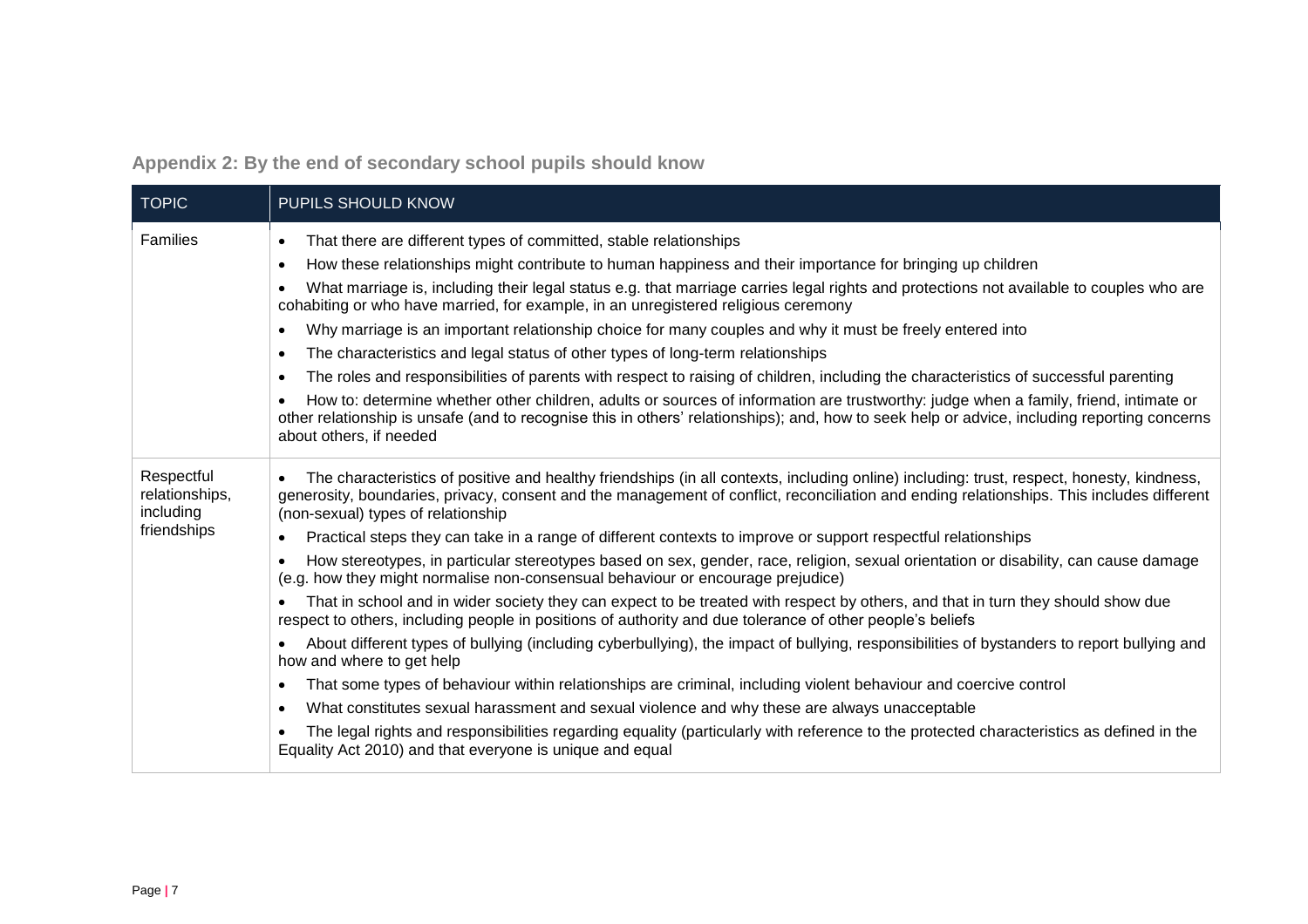| <b>TOPIC</b>        | <b>PUPILS SHOULD KNOW</b>                                                                                                                                                                                                                                          |
|---------------------|--------------------------------------------------------------------------------------------------------------------------------------------------------------------------------------------------------------------------------------------------------------------|
| Online and<br>media | Their rights, responsibilities and opportunities online, including that the same expectations of behaviour apply in all contexts,<br>including online                                                                                                              |
|                     | About online risks, including that any material someone provides to another has the potential to be shared online and the difficulty of<br>removing potentially compromising material placed online                                                                |
|                     | Not to provide material to others that they would not want shared further and not to share personal material which is sent to them<br>$\bullet$                                                                                                                    |
|                     | What to do and where to get support to report material or manage issues online<br>$\bullet$                                                                                                                                                                        |
|                     | The impact of viewing harmful content<br>$\bullet$                                                                                                                                                                                                                 |
|                     | That specifically sexually explicit material e.g. pornography presents a distorted picture of sexual behaviours, can damage the way<br>$\bullet$<br>people see themselves in relation to others and negatively affect how they behave towards sexual partners      |
|                     | That sharing and viewing indecent images of children (including those created by children) is a criminal offence which carries<br>$\bullet$<br>severe penalties including jail                                                                                     |
|                     | How information and data is generated, collected, shared and used online<br>$\bullet$                                                                                                                                                                              |
| Being safe          | The concepts of, and laws relating to, sexual consent, sexual exploitation, abuse, grooming, coercion, harassment, rape, domestic<br>$\bullet$<br>abuse, forced marriage, honour-based violence and FGM, and how these can affect current and future relationships |
|                     | How people can actively communicate and recognise consent from others, including sexual consent, and how and when consent<br>can be withdrawn (in all contexts, including online)                                                                                  |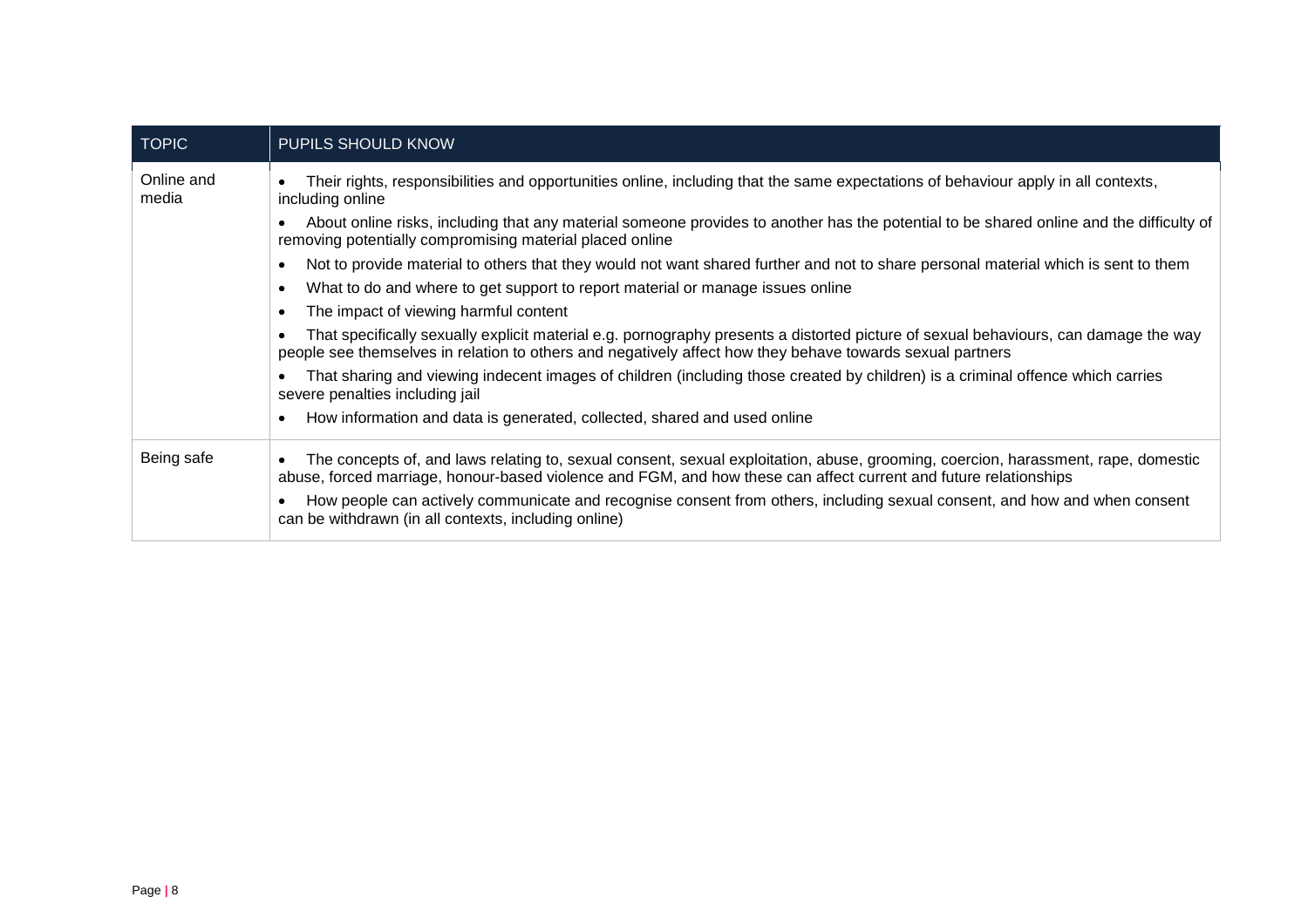| <b>TOPIC</b>                                                           | PUPILS SHOULD KNOW                                                                                                                                                                                                       |  |  |  |
|------------------------------------------------------------------------|--------------------------------------------------------------------------------------------------------------------------------------------------------------------------------------------------------------------------|--|--|--|
| Intimate and<br>sexual<br>relationships,<br>including sexual<br>health | How to recognise the characteristics and positive aspects of healthy one-to-one intimate relationships, which include mutual<br>respect, consent, loyalty, trust, shared interests and outlook, sex and friendship       |  |  |  |
|                                                                        | That all aspects of health can be affected by choices they make in sex and relationships, positively or negatively, e.g. physical,<br>emotional, mental, sexual and reproductive health and wellbeing                    |  |  |  |
|                                                                        | The facts about reproductive health, including fertility and the potential impact of lifestyle on fertility for men and women                                                                                            |  |  |  |
|                                                                        | That there are a range of strategies for identifying and managing sexual pressure, including understanding peer pressure, resisting<br>pressure and not pressurising others                                              |  |  |  |
|                                                                        | That they have a choice to delay sex or to enjoy intimacy without sex                                                                                                                                                    |  |  |  |
|                                                                        | The facts about the full range of contraceptive choices, efficacy and options available<br>$\epsilon$                                                                                                                    |  |  |  |
|                                                                        | The facts around pregnancy including miscarriage<br>$\bullet$                                                                                                                                                            |  |  |  |
|                                                                        | That there are choices in relation to pregnancy (with medically and legally accurate, impartial information on all options, including<br>keeping the baby, adoption, abortion and where to get further help)             |  |  |  |
|                                                                        | How the different sexually transmitted infections (STIs), including HIV/AIDs, are transmitted, how risk can be reduced through safer<br>sex (including through condom use) and the importance of and facts about testing |  |  |  |
|                                                                        | About the prevalence of some STIs, the impact they can have on those who contract them and key facts about treatment                                                                                                     |  |  |  |
|                                                                        | How the use of alcohol and drugs can lead to risky sexual behaviour<br>$\bullet$                                                                                                                                         |  |  |  |
|                                                                        | How to get further advice, including how and where to access confidential sexual and reproductive health advice and treatment                                                                                            |  |  |  |